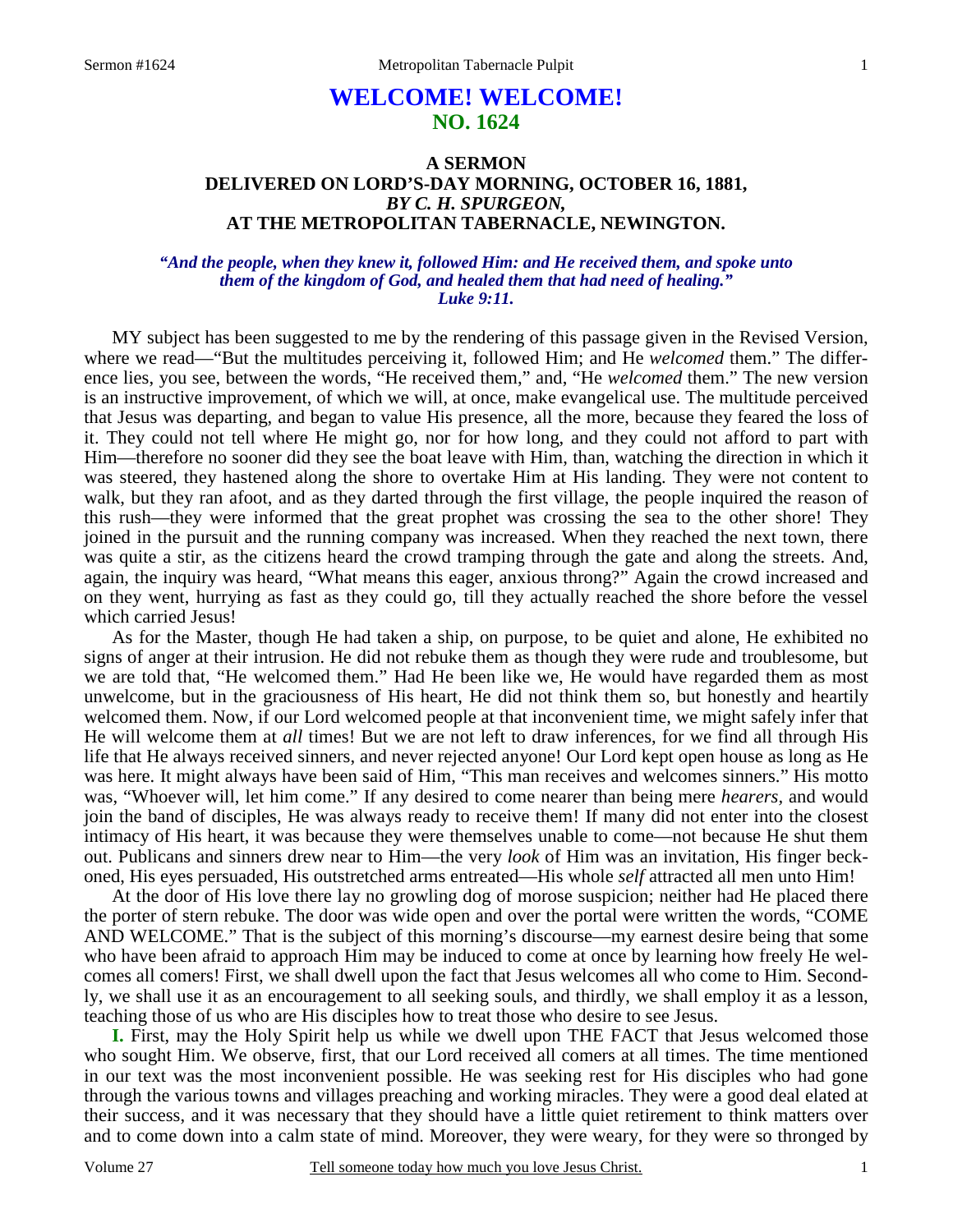the people that they had not time, even, for necessary refreshment and rest, and therefore it was an absolute requisite, lest these few men who were, in fact, the hope of the church and of the world, should die of exhaustion! The Master put them into a ship that they might sail away and find retirement in a desert place. Rest was absolutely necessary to the overwrought workers. A great sorrow was on them, also, for John had been beheaded, and it was meet that they should solace their grief by a short retirement. At this time, too, our blessed Lord desired obscurity, for Herod was inquiring for Him, and even when that delightful king was in his best mood, he was not one whose near acquaintance anyone would wish to cultivate.

 He might, perhaps, have listened to Jesus as he listened to John. But he would have sought Jesus' life as soon as He had gratified his curiosity, or another Herodias would have goaded him on to murder the faithful Preacher who would have made the palace too hot for the wanton! Our Lord's time was not yet come, either to be exhibited in a royal court, or to be slain as a royal victim, and therefore He sought a desert place for a little while. It was most inconvenient, therefore, to be followed by so great a crowd. Were the workers to have no rest? Could there be no retirement afforded, especially at a time when it was so necessary? Is it not wonderful that under such circumstances our blessed Lord should welcome the insatiable throng? I think, too, that the Master desired, just then, to hold a conference with His apostles as to the work they had done and the future which was opening up before them. Perhaps He willed to set apart a season for special prayer with them. Before any great effort, we always read that He retired to pray and so, depend upon it, *after* any great enterprise He would again seek private prayer. It would naturally occur to Him to rake in the good seed which the 12 had so successfully scattered! But peace and rest He must not have, for the multitudes are on the beach before He can set foot on it. The apostolic conference was broken in upon, and turned into a great camp-meeting! The Master and His disciples are not allowed to get alone, even, to hold high and solemn discourse upon the affairs of His kingdom. But here come the crowds, pell-mell, crushing one upon another and the Master and His little band find themselves the center of a great mass of people! Rest, or quiet, or holy discourse are out of the question—preaching, healing and feeding must fill up every moment till the day is far spent.

 Our Lord welcomed the throng with a gracious air! Full of tenderness, He smiled upon them as a captain smiles upon his soldiers at the muster. He did not lose His patience with them, nor chide them for their ill manners—but just as if He had asked them to come and had sent forth His heralds to summon them—He stood ready to receive them! It is wonderful that He did not say, "Go your way for this time—when I have a more convenient season I will send for you." I have heard those words, somewhere, but they were not used by our Lord! They were used by one at the door of whose conscience the gracious Lord had been knocking. If there are any put-offs, they are not on Christ's side, but on ours. Oh sad, that men should ask for delay when Jesus, even at the most inconvenient season, is ready to welcome them!

 Let me put the truth of God before some of you here who, as yet, are unsaved. Come to Jesus when you will—it shall *always* be at the right time. Times consecrated to other purposes shall yet afford you welcome. The saints of God gather at the communion table and the spreading of that table is not intended to be a means of grace to the unconverted! On the contrary, it is fenced and guarded and reserved for believers only—and none have any right there but those who are in Christ. The object of the Lord's Supper is not conversion, but edification—it is intended that as many as are alive unto God should be fed there, that those emblems should remind them of the body and blood of Jesus Christ, which are the food of their spiritual life. Yet if any of you should be looking on—yes, and even if you should have intruded there without a right to come—yet if you seek the Savior, He will not be so occupied with the fellowship of saints as to refuse a sinner! His heart will not be so taken up with the near, dear and choice love of His own favored ones as to shut His ears to the cry of the humble and contrite! If you seek Him, even when you are intruding, He will be found of you!

 Perhaps, also, I address some who have outlived revivals. You remember precious seasons when the power of God was present to heal men and many were, to your knowledge, healed. You sat side by side with some who sought and found salvation in Christ—*you* did not seek and you did not find—or if, perhaps, you exhibited some emotion, yet your search after Christ was very faint and dilatory, and consequently, you did not meet with Him to the joy and peace of your spirit. Now that the revival is over, and the flood-tide of grace seems to have ebbed out, you have come, like the dying year, to a time when the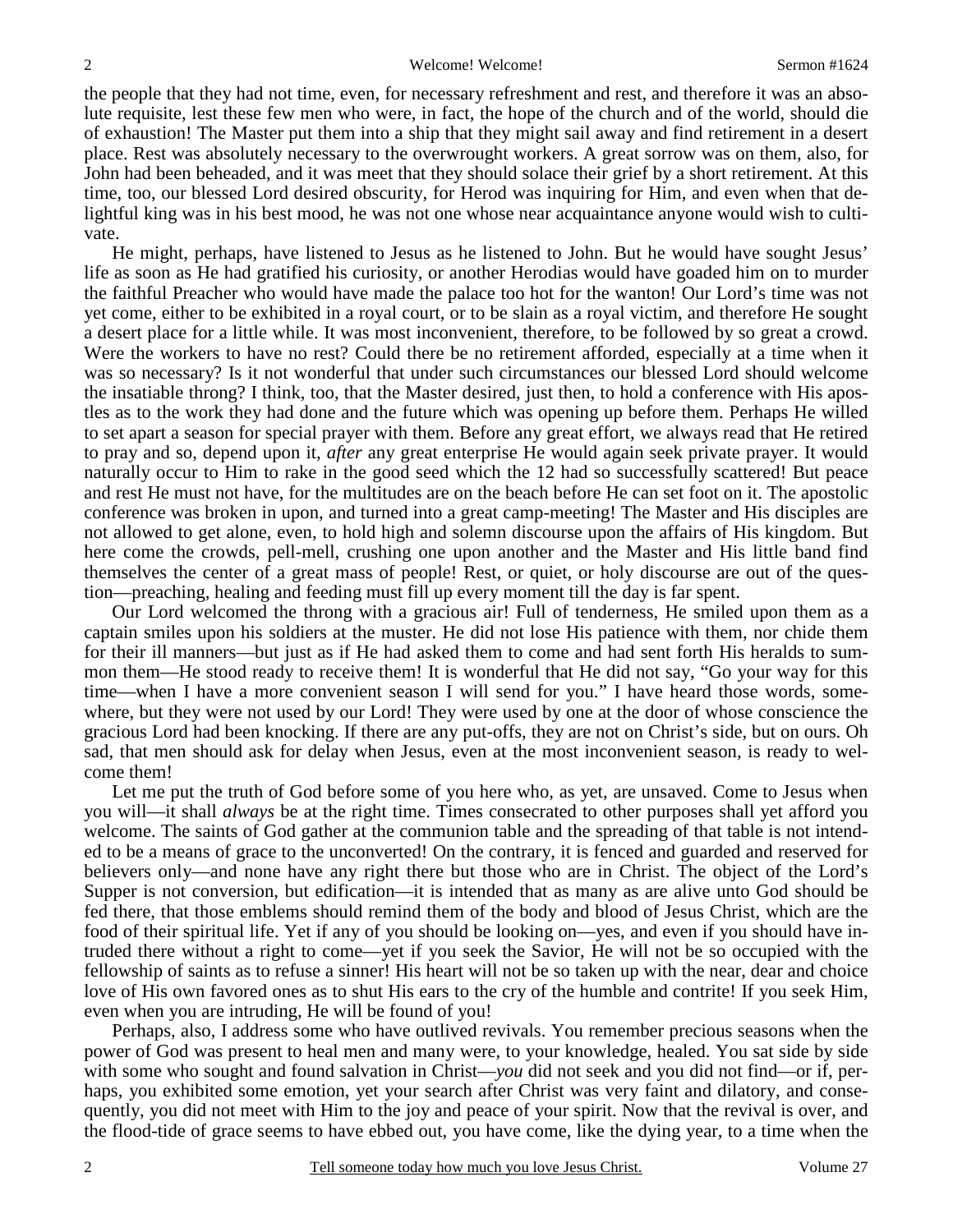harvest is past and the summer is ended and you are not saved! Around you blow the fallen leaves and you, yourself, fade as a leaf, but you are not saved. Opportunities of blessing have been plentiful with you, but you are not saved. You are now at the close of the day and your sun is going down, but you are not saved! Even yet there is hope, for our Lord's welcome is a long and lasting one! If you are drawn by invisible cords to seek the Savior, yield to those gentle drawings, for Jesus receives men even down to the shutting of the gate! It may be late, but it is not too late! You may go to Christ at midnight as well as at mid-day and He will never answer that the door is now shut, so that He cannot rise and welcome you. Even though the special means of grace may have ended and the men whom God has blessed have gone elsewhere, yet still come and welcome to Jesus Christ, for there never was an hour discovered in which Jesus would refuse a sinner that longed for Him!

 Have you never read that text, "All that the Father gives Me shall come to Me, and him that comes to Me I will in nowise cast out"? There is no reserve as to the dead hours of night, or the raw hours of the morning! If a soul will but come to Christ, the Lord will never say no to him! It may be, dear friend that you think the present would be a very improper time to come to Christ because you have so lately been plunging into a fearful sin. You say, "Would you have me go black-handed to Christ, black-hearted to Christ?" Yes, I would have you fly to Him at once, even as the manslayer darted off to the city of refuge with the blood of the slain still warm upon his hands! Do you put it to me as a question suggested by a sort of moral *decency*—"Must I not let an interval pass over me in which I may, in a measure, wash out the recollection of my present sin?" No! I tell you, no! I rather dread, than desire, such a false washing as the mere lapse of time can give. *Time* cannot alter wrong, or make sin less heinous—and if it pacifies the conscience, it is an evil peace, a false peace, a peace to be abhorred! Come to Jesus while yet the wounds of your conscience are bleeding! Come while they are at their worst; neither washed, bound, nor mollified with ointment! When you are foul is the fittest time for washing! And when you are altogether undone and *conscious* of it, then is the season to hasten away to the great Savior!

 When Saul of Tarsus was about to hunt the saints of God, he saw Damascus lying in the plain below and he, himself, was ready, like a fierce tiger, to spring upon it! But then and there Jesus appeared to Him. Might he not have said in answer to the voice from heaven, "My Lord, let me go back to Jerusalem and endure quarantine! Let me hide away for months and then come to You"? No! Then and there he was converted, though struck down in the act of persecution! Nothing could seem to be more inconvenient than for Christ to receive him then and there, with the writs upon him for the arrest of the saints! Yet the Lord welcomed the persecutor, and He will welcome others in the same case! My hearer, I will not try to describe your sin of last night, nor will I make a guess at what you propose to do in sin before tomorrow's sun has risen. But I will beseech you, *as you are,* to arise and seek the Savior! Poor prodigal brother, quit the husks and the swine trough—quit them *now,* and without so much as tarrying to wash your hands, go home to your Father who will wash you and make you white as snow! Stop for nothing! Delay is your greatest danger! This very moment is the fittest for repentance and faith! Come now, for the Lord waits to be gracious! I do not find that when the prodigal reached his father's house, he came there at an unseemly hour. I never knew whether it was the middle of the night, the early morning, or the middle of the day, for the parable does not give us a hint. At any rate, it was at such an hour that the fatted calf was waiting to be killed, a ring and the best robe were ready to be brought forth, and all in the house were ready to keep holiday over him that was lost and found! Sinner fly away, fly away to Jesus, be the hour whatever it may! Our gracious Lord cannot repel you, for even those were welcomed who came at the most inconvenient hour which can be imagined—and since then He has refused none.

 The same truth will now be set in another light by a second remark. Our Lord received all sorts of comers. They were a motley throng and I fear that few, if any of them, were actuated by any high or exalted motive. No doubt some came to hear and others came to see—but many came for what they could *get*. They followed after Jesus because they were sick, and He could heal them. "Ah me!" I have heard it said by awakened ones, "I am afraid if I came to Christ, I should come from a selfish motive." Dismiss that fear—which at bottom is self-righteous! What should a beggar come to your house for but to seek alms? To gain something is the *only* motive with which a poor sinner can come to Christ! Our fear of hell, or dread of sin, or hope of pardon must drive or draw us to Christ—in any case, our motive must be to *receive* at His hands. I confess that I, at first, came to Christ only and solely for what I could get out of Him. It was an apostle who said, "We love Him because He first loved us." I have heard of a love of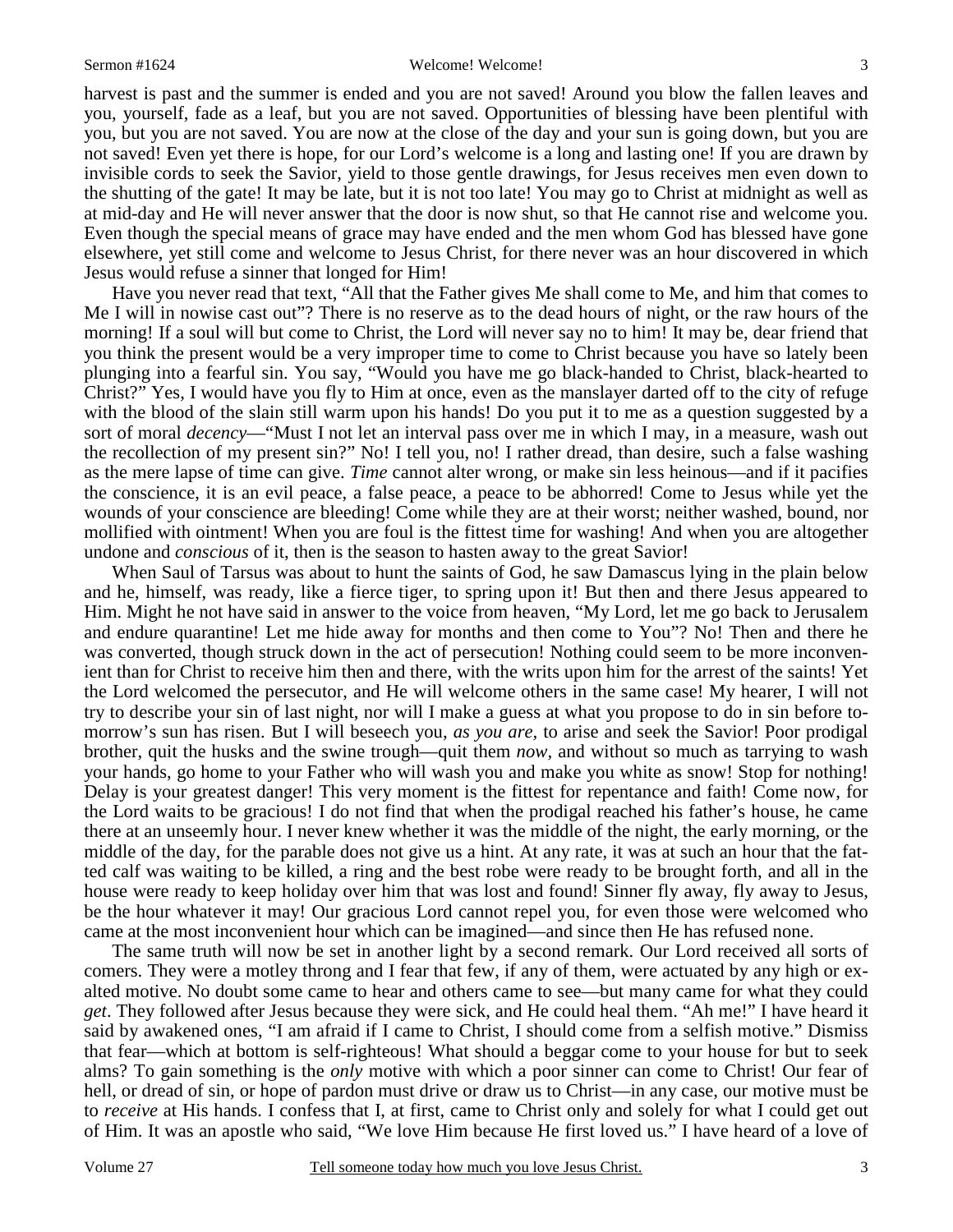Jesus which is purely disinterested, and I believe it *is* possible, and that it may grow up in later Christian life. But at the first we must come to Jesus with an eye to what we shall obtain at His hands. We must come because we cannot do without Him! There is no other way of coming. "It is a low motive," says one. So it may be, but it is a powerful motive for all that! At any rate, Christ exhorts us to come unto Him for rest and for salvation—and I do not remember a single exhortation to this ideal, disinterested love! The Lord Jesus welcomed the multitudes though they came from low motives, and so will He welcome us if we do but come to Him! If what we come for is something for ourselves—if we come to Him that sin may be forgiven, and that we may be made the children of God—our motives will not be disgusting to Christ, and He will welcome us. Among those who came to Christ there must have been all sorts of people, but the bulk of them had hurried to Him hastily and unprepared. They came afoot, it is said, running. They had not had time to prepare themselves with any kind of decent apparel. As they ran scampering through the villages, each one gathered others at his heels. They came helter-skelter, a most promiscuous throng! They were not dressed for solemn worship, but there they were—and the Savior welcomed them!

 I wonder how long a man would need to spend in preparing himself for coming to Christ? When he had done it all, what would it be worth? Preparation for coming to Christ is simply this—If you are empty, you are prepared to be filled! If you are sick, you are prepared to be healed! If you are sinful, you are prepared to be forgiven. But all other preparation is quite out of the question. We must not supersede the gospel by the law and we would be doing so if we told the sinner to make himself *fit* for mercy. O weary, heavy laden souls, you may come just as you are! Hot from the fleshpots of Egypt! Grimy from Pharaoh's iron furnace, you may come and sit down and eat the Paschal Lamb and though every rag about you is defiled, yet just as you are, you may come to the fountain filled by Jesus Christ, Himself, and wash and be clean!

 They were a most unprepared lot of people but Jesus welcomed them. Most of them might have been objected to, for various reasons, by our Lord if He had chosen to do so—the most of them on account of their poverty. They had not even a crust among them. They had come away in such a hurry that they had not brought a day's food with them and if they came to Christ, they must be fed by Him within a few hours, or else drop from sheer starvation. They were a ragged regiment, a hungry herd—what some fine folks call a mob, the riffraff—but Jesus welcomed them—and never said a syllable about their bare backs and empty pockets. How squeamish some of His servants are—but their Master had no such proud ways about Him! I heard one say the other day that he could not attend a place of worship because he had not clothes that were fit to come in. I wonder what sort of garments the Lord Jesus would object to in a coming sinner! I am afraid if He were to see some of you, He would hardly think that you are dressed fit for public worship, for you are too smart by half—but I do not believe that He ever rejected a man or woman because of their patched or unfashionable garments. What did He care for court dress, full dress and all that nonsense? Our Lord was no flatterer of wealthy lords and handsome ladies! No robe or mantle ever charmed His eyes!

 I never read in Scripture that Jesus said, "Come not between the wind and my nobility, you unwashed crowds." Never did He turn any away because they were beneath Him in condition and too poor for His notice. Nothing of the sort! It was the jewel of His ministry that "the poor had the gospel preached to them." He delighted to see the needy gather about Him to be taught and comforted! So, then, none of *you* can plead poverty. If you have not a penny to bless yourselves with, Christ will bless you without money and without price! Many of the multitude might have been rejected on account of disease, for into the crowd the lepers came in spite of disagreeable neighbors everywhere. They certainly had no right to mingle with healthy people, but they did so, for they had hopes of being healed. Men and women were there who labored under defiling disorders, for which, according to the Jewish law, they ought to have been shut up in a separate house. Yet when the crowd came to Christ, these poor souls came in among the rest, and there is no instance of the Lord's ever sorting them out and saying to anyone, "I cannot receive *you,* for you are a leper." What a melancholy sight the Master must have seen when He went out into the streets and they laid there the sick *in their beds!* He always walked in the midst of a great hospital—among the most horrible diseases—yet never once did He turn any case away! O poor souls, sick souls, come to Jesus at once, for my blessed Master will welcome you all, whoever you may be! Neither did our Lord ever reject one person on account of youth. His disciples thought that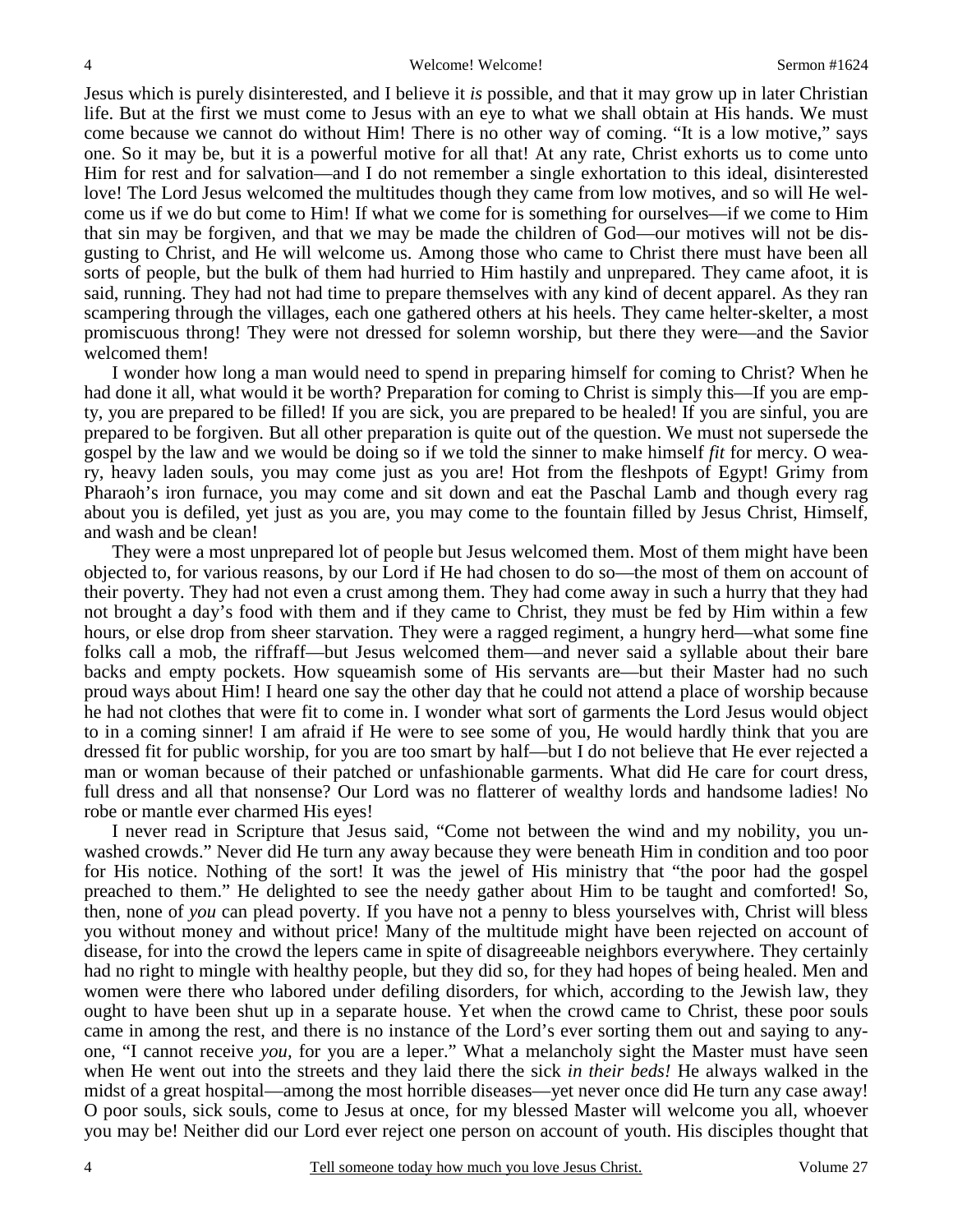#### Sermon #1624 Welcome! Welcome! Welcome!

such a preacher as He was ought never to be listened to except by persons of intellect, or at least of ripe years who could appreciate what He would say. And when the mothers brought their children, the disciples were much displeased with them. But our Master welcomed the young, saying, "Allow the little children to come unto Me, and forbid them not; for of such is the kingdom of heaven." Dear boys and girls, Jesus will not put you by to wait till you are older, but He will welcome you just as you are!

 Ah, how sweetly Jesus is doing this, to my knowledge, with many little folks! I heard last week of a poor boy who lived near my house. A meeting is held by some of our friends in a cottage and this boy came, one night, and said, "Please, sir, may I come in?" The good man of the house answered, "You may if you will wash your face and hands." "That I will do, sir," he said, and he soon returned and took his seat. He was an attentive hearer and a devout worshipper. Though only 12 years old, he loved the prayer meeting and was always there. One evening he said to the leader of the meeting, "Please, sir, may I pray?" and this poor child then poured out his heart before God with such sweetness that he impressed all who listened to him. One night, as he went out of the room, he shook hands with the good man of the house and said, "Good-bye, sir, perhaps we may not meet again till we meet in heaven." His words seem prophetic, now, for before the next meeting a brewer's cart passed over him and his sweet young spirit ascended to Jesus whom he loved so well. What a joy to know that this poor child is now beholding the face of our Father who is in heaven! I am right glad to say that we are continually receiving boys and girls into the church. Child-piety is no rarity among us! We find it no cause of difficulty, but a wellspring of delight! Dear children, do not be afraid to come because you are so little, for Jesus has told the big people that unless they receive Him as little children they shall in nowise enter into the kingdom of heaven! He also said, "They that seek Me early shall find Me." Come to Him at once!

 There were some in the throng, too, whom Jesus might have rejected because they were too old. Here they come! They can scarcely see their way! They limp, they use crutches, they are deaf and their limbs are very feeble. Surely, when these poor old souls come to Jesus, He might say to them, "What am I to do with you worn-out old creatures? Go and spend the rest of your days where you spent the first part of them! How dare you think of coming to Me when you are bald-headed, feeble, lame and blind! How can you be soldiers of the cross?" glory be to His name, our great Captain enlists old men, makes friends with old women, and delights to magnify the greatness of His grace in the salvation of the most infirm! Father William, though it is the  $11<sup>th</sup>$  hour with you, our Lord still calls you into His vineyard! Come, and fear not.

 "Well," you say, "I can understand His receiving both young and old, but surely sin must have led Him to refuse a comer." It was not so. Those who came to Christ were often very sinful, but He received sinners. Did you ever notice that the last person He spoke to before He died was the thief on the cross and the first person He spoke to, when He rose, again, was Mary Magdalene, out of whom He had cast seven devils? My Lord delights to draw near to the guiltiest of the guilty, to blot out their iniquities and to receive them into His heart of love! So, I come back to what I said before—our Lord receives all sorts of comers! Once more—our Lord receives all with a hearty welcome. He did not merely allow the people to come near, tolerating their presence, but, "He welcomed them"! When He saw that they were like sheep without a shepherd, His heart was stirred within Him, and He at once laid Himself out to do them good. The sight of their need awakened His compassion—the deep fountains of His infinite love were broken up at once and flooded His whole nature, so that—"He was moved with compassion." He proved that He welcomed them by the deeds that He worked for them. He taught them concerning the kingdom of God. He healed those that had need of healing and He fed the whole five thousand! There was not one single exception to this rule—He welcomed every one of them—taught, healed, fed and smiled on all!

 He did not single out one, and say, "You, sir, may go your way, I will have nothing to do with you." But each one felt that he was welcome. It is just so now. My blessed Master is glad to receive sinners! His heart yearns over men! He longs for their salvation! He rejoices when they come to Him! He proves His willingness to receive them by the bounty of His grace towards them! He multiplies His benedictions towards those that trust Him! He heaps on His favors! He does all that they need and grants them exceedingly more than all that they ask or even *think*—and this without a single exception on any ground, or for any reason whatever! "He that comes to Me," He says, "I will in nowise cast out." This is the blessed fact!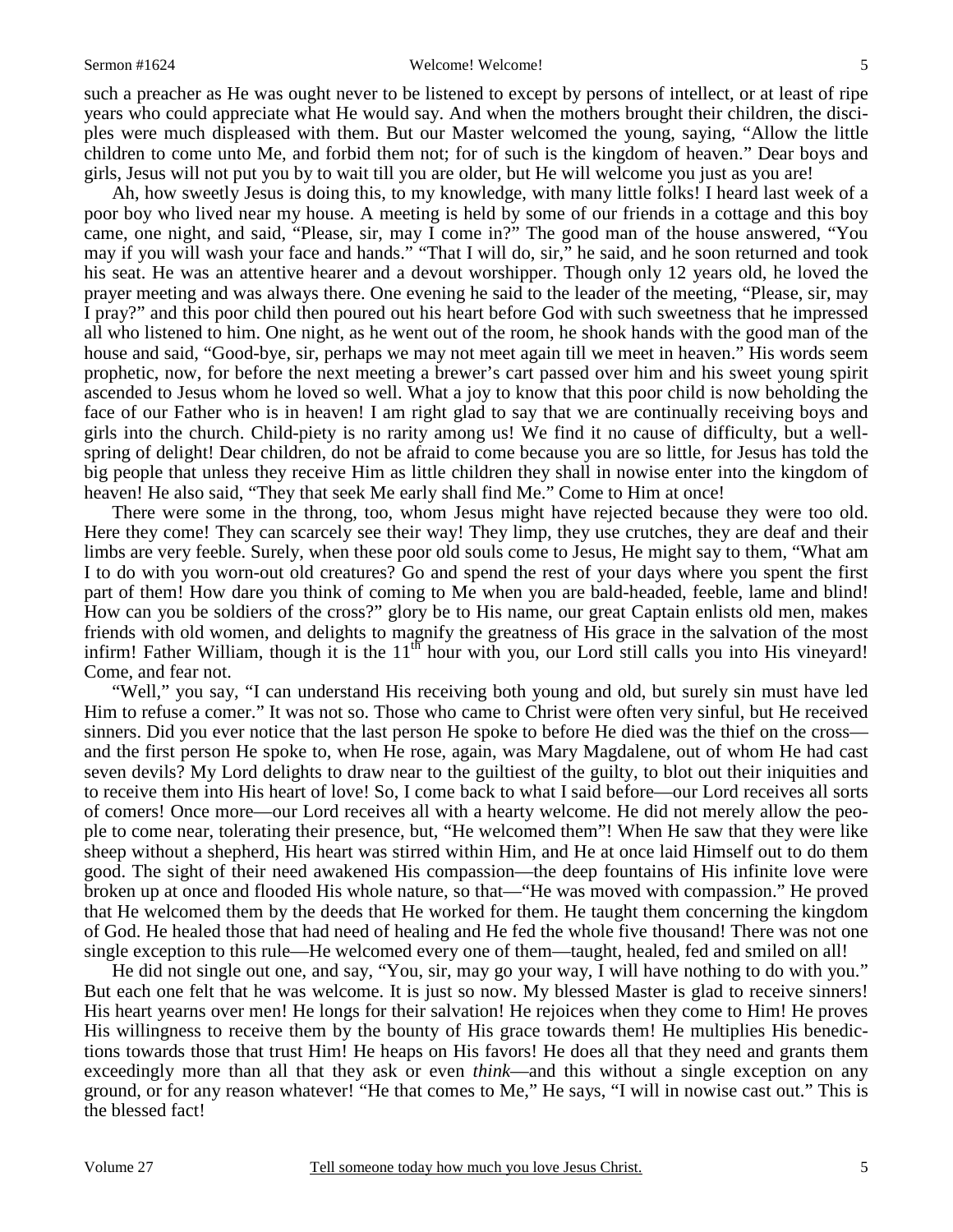**II.** Now I come to use this as AN ENCOURAGEMENT. If Jesus Christ, when He was here on earth, welcomed all that came at all hours, then He will welcome you, my friend, if you come to Him, now, for the circumstances are the same. You are the same sort of person as those whom Jesus used to welcome. They were good-for-nothing nobodies! They were persons that were full of need and could not possibly bring a price with which to purchase His favor. Are you not just like they? Are you a very special sinner? I am sure I could find another special sinner like you whom Jesus has received. I will not go into detail, but I will venture to ask you—Are you a thief?—

### *"The dying thief rejoiced to see In Christ salvation full and free."*

Have you been unchaste? David was an adulterer and was pardoned, and Jesus forgave a woman that was a sinner, who, therefore, loved Him much. The untruthful, the unclean, the ungodly are the sort of people that Jesus came to seek and save!

 And then it is the same Savior. Jesus Christ is the same gracious pardoner as He was in the days of His flesh. "Why," you say, "He is in heaven!" Yes, but I never knew anybody lose anything by going to heaven! It is all the other way! Jesus has not lost His tenderness or His compassion, or His delight in blessing the sons of men ! He is the same Savior in glory that He was in His humiliation. I invite you to come, dear friend, though you are suffering from the same unfitness as these people were! Come just as you are, and come with the same expectation as they did—for they expected Him to work wonders for them—and He did. Jesus is in the same mind as when He would not condemn the guilty woman and when He prayed for His murderers! He is still bent upon the one errand of saving men—He still welcomes sinners. Since, then, you are under the same conditions, come, and expect the same result from your coming. The welcome that you will receive from Christ, my dear friend, will be as hearty as that which they received! When is it that a man does *not* make all comers welcome? It may be a person calls for whom he has no liking, and he does not invite him to a meal because he does not want him. He would sooner have his room than his company. But that is not true of our Lord, for He loves His enemies and seeks His foes! He has abundant love to guilty men and hears their cry for mercy. So glad is our Lord to see the marriage feast of His love furnished with guests that He sends out His servants to fetch in highwaymen and vagrants!

 Sometimes people are not welcome because they come when you have not enough to feed them. The good housewife murmurs, "I wish they had come some other day." It is never so with our Master. He has abundant provisions and there is room, yes, and there is food. There is enough in Christ Jesus for all that ever will come to Him for salvation! All that the Father gives Him shall come and there is not one that shall come whom He will send away because there is not due provision made for him. That reason cannot possibly exist when Jesus, Himself, in all His fullness, is the covenant provision! Sometimes a host may not welcome an applicant because it would be dangerous to his reputation to entertain him. We would, none of us, be eager to entertain a thief or a burglar, or a murderer hiding from justice—nor would vagabonds and tramps be our chosen guests—for it would lower our esteem among men. As for our Lord Jesus, His reputation was gone long ago—"He made Himself of no reputation"—that He might welcome the disreputable to His house and heart! They sneeringly spread it about the streets, "This man receives sinners and eats with them." Yes, His reputation was gone among the Pharisees, but He has a new reputation, now, and His great glory is that He cleanses the chief of sinners and makes them heirs of God! O my trembling hearer, you need not be afraid! Sometimes a man who has been hospitable has been known to grow weary of it, for he says, "These people come and eat and drink—and then abuse me." Jesus has never been hardened by this! His house is open and His table is still furnished.

 He foreknew our ill manners and He has not been surprised by the conduct of any of His guests! He knew they were unworthy. He did not entertain one of them because they *deserved* it—He did it all because He is infinitely gracious and delights to do good to the unthankful and to the evil. This is why He keeps His house open, still—that those who are ready to perish may come—that the worthless and undeserving may come and participate in the bounties of His grace! Jesus Christ will make you welcome, though society will not *acknowledge* you! Is there any man here that doubts it? My friend, come and try the Lord! There is not a man on earth that dares to say, "I went to Christ and He cast me away." You may inspect hell, itself, and never find one who can truthfully say, "I believed in Jesus and He would not save me." Come, friend, if He rejects you, you will be the first of His castaways! We will have you up in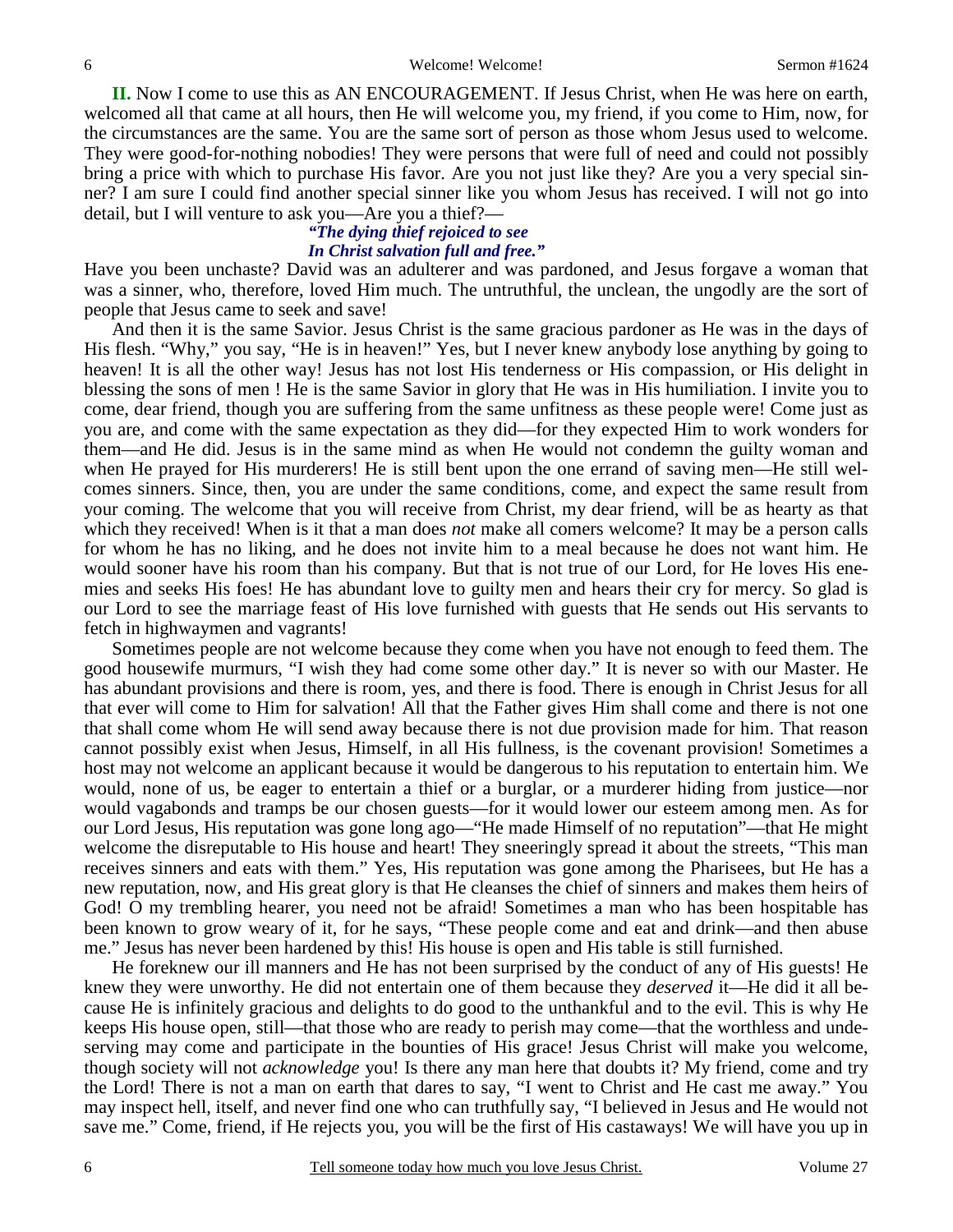the Tabernacle and exhibit you as *the* man that Jesus Christ would not save—and then I will shut up shop and hold my tongue forever! I will never dare to preach the gospel again, if one comer to Jesus is rejected by Him! It never has happened and never shall! Come and welcome! Jesus welcomed the crowd and He will welcome you—and He will prove that you are welcome by doing for you what He did for them! He will teach you, teach you concerning the kingdom of God, teach you repentance, and teach you faith! He will teach you so effectually that you shall truly learn and your heart, beneath His teaching, shall be changed and sanctified—and you shall become a new creature!

 More than that, He will heal you. Whatever the disease of your soul may be, only come to my Master and He will banish every plague of doubt, or palsy of fear, or leprosy of sin, or fever of lust! There is no balm in Gilead, but Jesus Christ is the never-failing physician and He can make you whole at once! Nor is this all, for He will feed you with the bread of heaven—with better than angels' meat will He sustain you and satisfy your heart and mind with all that you can desire! Thus I have labored to encourage you. O that the Spirit of God may give effect to my words!

**III.** Thirdly, we use our text as A LESSON. Dear friends, if Jesus Christ welcomes all that come to Him, let all of us who are His followers imitate His example, and give a warm welcome to those who seek the Lord! Whatever their motive is, whenever we see people coming to the worship of God, and especially when we see them a little impressed, let us welcome them heartily! It is a grievous sin when strangers come in and find themselves stared at as if they were wild beasts—nobody offers them a seat—they may stand till they drop, but nobody cares an atom about them! And they may come again and go in and out for a month, together, and never a word is spoken to them. I pray you, do not so! But, on the contrary, personally look out for individuals and try to win them for Jesus.

 There has been a great wind lately and it has shaken down much fruit. But windfall fruit is seldom good for much. Billy Bray used to say, "The best fruit is handpicked," and I believe the best converts in the world are those for whom loving hearts wait and pray and plead! Sometimes, after a great sermon, or when there has been a mighty shaking under a revival, many come down who are only windfalls and of very small account. But those whom you win one by one, by caring about them, minding their estate and watching their growth—*these* are the best of fruit and well worth storing! Jesus welcomed men. His looks said, "I am glad to see you." He seemed to say to the people who flocked after Him into His retirement, "I did not invite you at this time, for I desired to be alone. But as you are so earnest and eager after Me, I am prepared to do what you desire. You are welcome to all that I can do for you." In winning souls, use an abundance of smiles. Have you not seen, in one of our magazines, an account of seven people saved by a smile? It is a pretty story. A clergyman passes by a window on his way to church. A baby was being dandled there and he smiled at the baby, and the baby at him. Another time he passed the baby was there, again, and once more he smiled. Soon baby was taken to the window at the hour when he usually passed. They did not know who the gentleman was, but one day two of the older children followed to see where he went on a Sunday. They followed him to church and as he preached in a winning way, they told their father and mother, who felt interest enough in their baby's friend to wish to go. Thus, in a short time, a godless family that had previously neglected the worship of God was brought to the Savior because the minister smiled at the baby! I never heard of anybody getting to heaven through *frowning* at a baby, or at anyone else! Certain wonderfully good persons go through the world as if they were commissioned to impress everybody with the awful solemnity of religion—they resemble a winter's night without a moon! Nobody seems attracted, or even impressed by them except in the direction of dislike. Mind, then, this rule; when you go gathering fruit, go with a smile. Men are brought to Jesus by cheerfulness far quicker than by gloom.

 I saw a life buoy the other day covered with luminous paint. How bright it seemed, how suitable to be cast upon the dark sea to help a drowning man! An ordinary life buoy he would never see, but this was so bright and luminous that a man *must* see it. Give me a soul-winner bright with holy joy, for he will be seen by the sorrowing soul and his help will be accepted. Cover your lives with the luminous paint of cheerfulness, compounded by joy and peace through believing! By God's grace, smile Christ into mourners' hearts! It can be done if the Holy Spirit will only give you a lesson! Jesus welcomed them—let *us* warmly welcome all comers. Do not seem to say to them, "You want to be saved, do you?" "Yes." "You had better mind what you are about. You know there are a great many hypocrites. I am not sure of your sincerity. Do you really want to be saved?" If the seeker cries, "O sir, what must I do to be